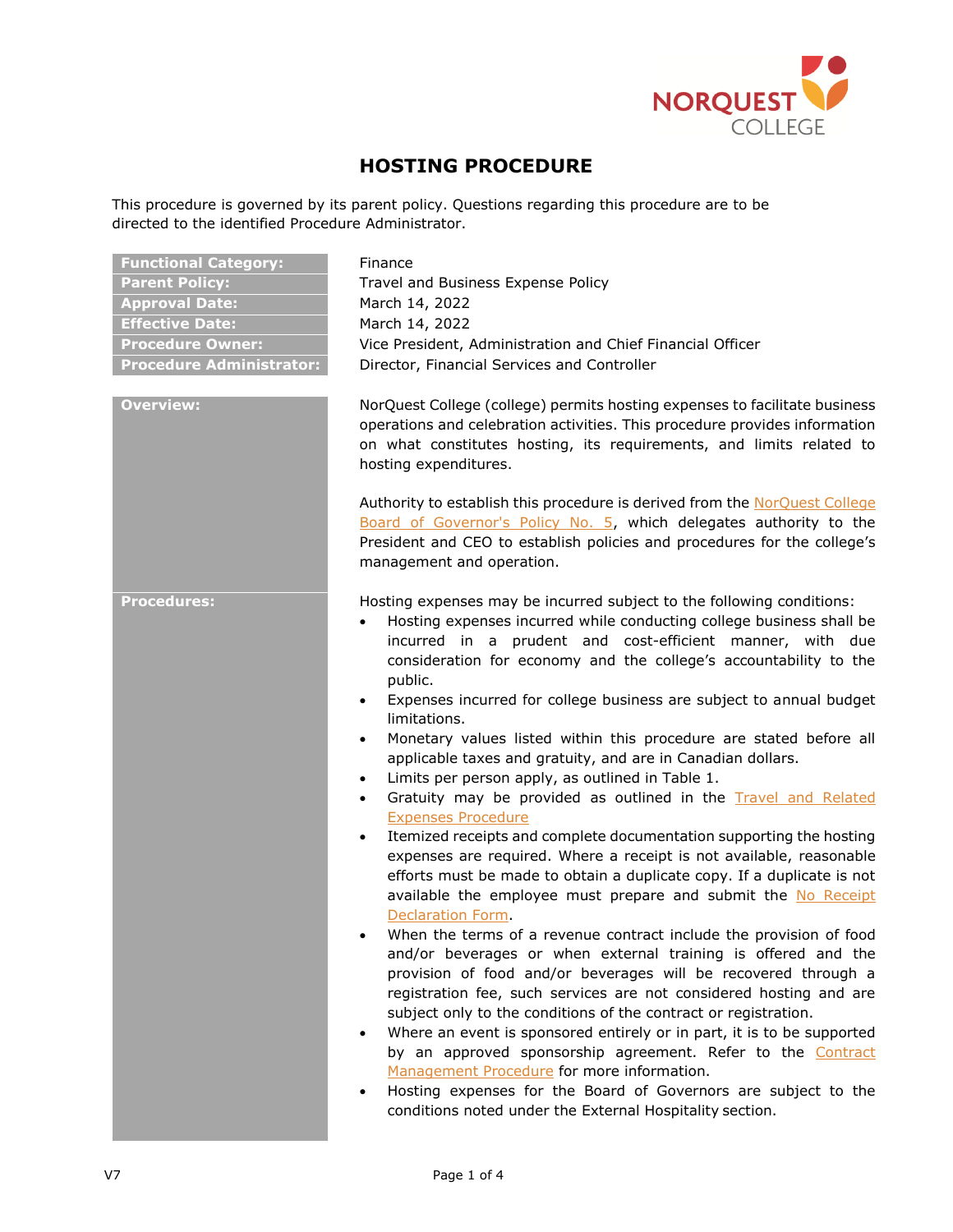

## **External Hospitality**

- Hospitality expenditures may include costs for facility rental, food, beverages, activities, and events.
- Travel expenses and accommodations for speakers or special guests are to align with the conditions and rates in the **Travel and Related** Expenses [Procedure.](https://www.norquest.ca/about-us/policies-procedures/finance/travel-and-business-expense-policy/travel-and-related-expenses-procedure.aspx)
- Hospitality expenses, including attendance at an event, are not to result in providing a contribution to a registered political party, constituency or candidate, or contribute to election advertising. The college complies with Sections 16 & 44.2 of the Alberta *Election Finances and Contributions Disclosure Act*, RSA 2000, Chapter E-2 which prohibits the college from making any contributions to: a registered party, registered constituency association or registered candidate, as defined by the Act; and election advertising.

# **Internal Hosting**

- Hosting expenditures may include costs for facility rental, food, nonalcoholic beverages, activities, and events.
- Retirement event expenses are to align with the conditions and rates in the [Retirement Recognition Procedure.](https://www.norquest.ca/about-us/policies-procedures/human-resources/compensation-policy/retirement-recognition-procedure.aspx)

### **Table 1**

|          | <b>Purpose</b>                                | <b>Examples</b>                                                                                      | <b>Limits/Requirements</b>                                                                                                                                                                                                                                                                                                                                              |
|----------|-----------------------------------------------|------------------------------------------------------------------------------------------------------|-------------------------------------------------------------------------------------------------------------------------------------------------------------------------------------------------------------------------------------------------------------------------------------------------------------------------------------------------------------------------|
| External | External<br>Hospitality                       | Fundraising events, Open<br>House, Job Fair, Donor<br>relations, Business<br>relations, Board events | Not to exceed \$150 per<br>person<br>Include purpose, date,<br>location, and attendees*                                                                                                                                                                                                                                                                                 |
| Internal | College-<br>wide<br>Events                    | Appreciation &<br>recognition, Institutional<br>celebrations, College-<br>wide Learning Day          | Not to exceed \$100 per<br>person<br>Include purpose, date,<br>location, and total<br>number invited                                                                                                                                                                                                                                                                    |
|          | Portfolio or<br>Division<br>Events            | Appreciation &<br>recognition, Team<br>building, Divisional<br>celebrations, Faculty<br>Division Day | Not to exceed \$65 per<br>person per day Include<br>purpose, date,<br>location, and attendees*                                                                                                                                                                                                                                                                          |
|          | Working<br>Sessions &<br>Department<br>Events | Workshops, Planning,<br>Training                                                                     | Session must meet one of<br>the following:<br>Occur over 2<br>$\circ$<br>consecutive hours<br>$\circ$<br>Start prior to 8<br>$\circ$<br>a.m.<br>Necessary to<br>$\circ$<br>meet over the<br>lunch hour<br>Start after 4:30<br>$\circ$<br>p.m.<br>Not to exceed \$30 per<br>meal per person<br>Include purpose, date,<br>start and end time,<br>location, and attendees* |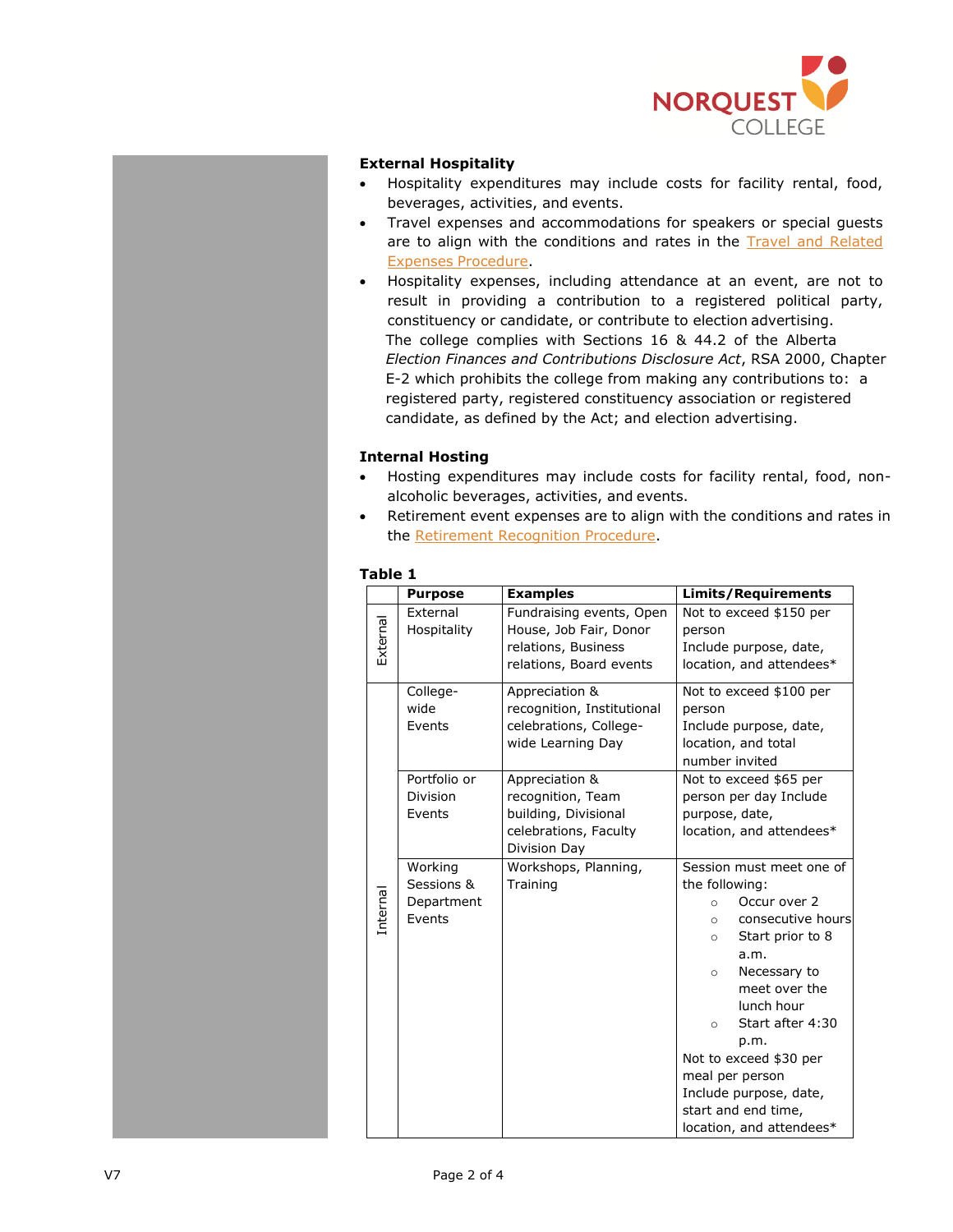

\* When 10 or less people are invited include names or positions; when more than 10 people are invited include name of group/s (division, external organization) and total number.

On an exceptions basis and where circumstances are appropriate, a Senior College Official may, in writing, authorize expenditures exceeding the limits. Authorization is to occur prior to submitting an expense for payment.

### **Expense Claims and Reimbursement Actions**

Supporting documentation is to be provided when an expense for payment is requested.

Refer to the **PeopleSoft Training Quick Reference Guides** available on the Q for instructions on using PeopleSoft Expense. Also, refer to the expense report disclosure instructions for additional information on preparing the expense claim.

### **Disputes**

The Director, Financial Services and Controller is responsible for the administration of this procedure and is required to question any expense, obtain clarification, and review instances of non-compliance.

**Definitions: Event:** a planned occasion or activity where hospitality is extended to a group of employees, community members, or external individuals.

> **External Hospitality:** the activity of providing food, beverages, etc., or staging an event for people who are guests or visitors to further the college mandate.

> **Internal Hosting:** the activity of providing food, beverages, etc., or staging an event for employees where the primary purpose is to conduct college business or hold celebration events.

> **Itemized Receipt:** a receipt provided by the vendor or supplier which itemizes the goods or services purchased, indicates the date, name of facility, a description of all items, amount of taxes charged, and a total.

**Senior College Officials:** includes members of the NorQuest College Board of Governors, President and CEO, and Vice Presidents.

• [Contract Management](https://www.norquest.ca/about-us/policies-procedures/finance/procurement-policy/contract-management-procedure.aspx) Procedure

- [Disclosure of Travel and Expenses](http://www.norquest.ca/about-us/policies-procedures/finance/disclosure-of-travel-and-expenses-policy.aspx) Policy
- [Long Service Recognition](https://www.norquest.ca/about-us/policies-procedures/human-resources/compensation-policy/long-service-recognition-procedures.aspx) Procedure
- [No Receipt Declaration Form](http://theq.norquest.ca/Departments/IPBMFS/Public-Documents/Forms/No-Receipt-Declaration-Form.aspx)
- PeopleSoft Training [Quick Reference](http://theq.norquest.ca/Resources/PeopleSoft-Support/PeopleSoft-Training-Resources.aspx) Guides
- **[Procurement Card](http://www.norquest.ca/about-us/policies-procedures/finance/procurement-policy/procurement-card-procedure.aspx) Procedure**
- [Procurement](http://www.norquest.ca/about-us/policies-procedures/finance/procurement-policy.aspx) Policy
- [Retirement Recognition](http://www.norquest.ca/about-us/policies-procedures/finance/procurement-policy.aspx) Procedure

**Related NorQuest College Information:**